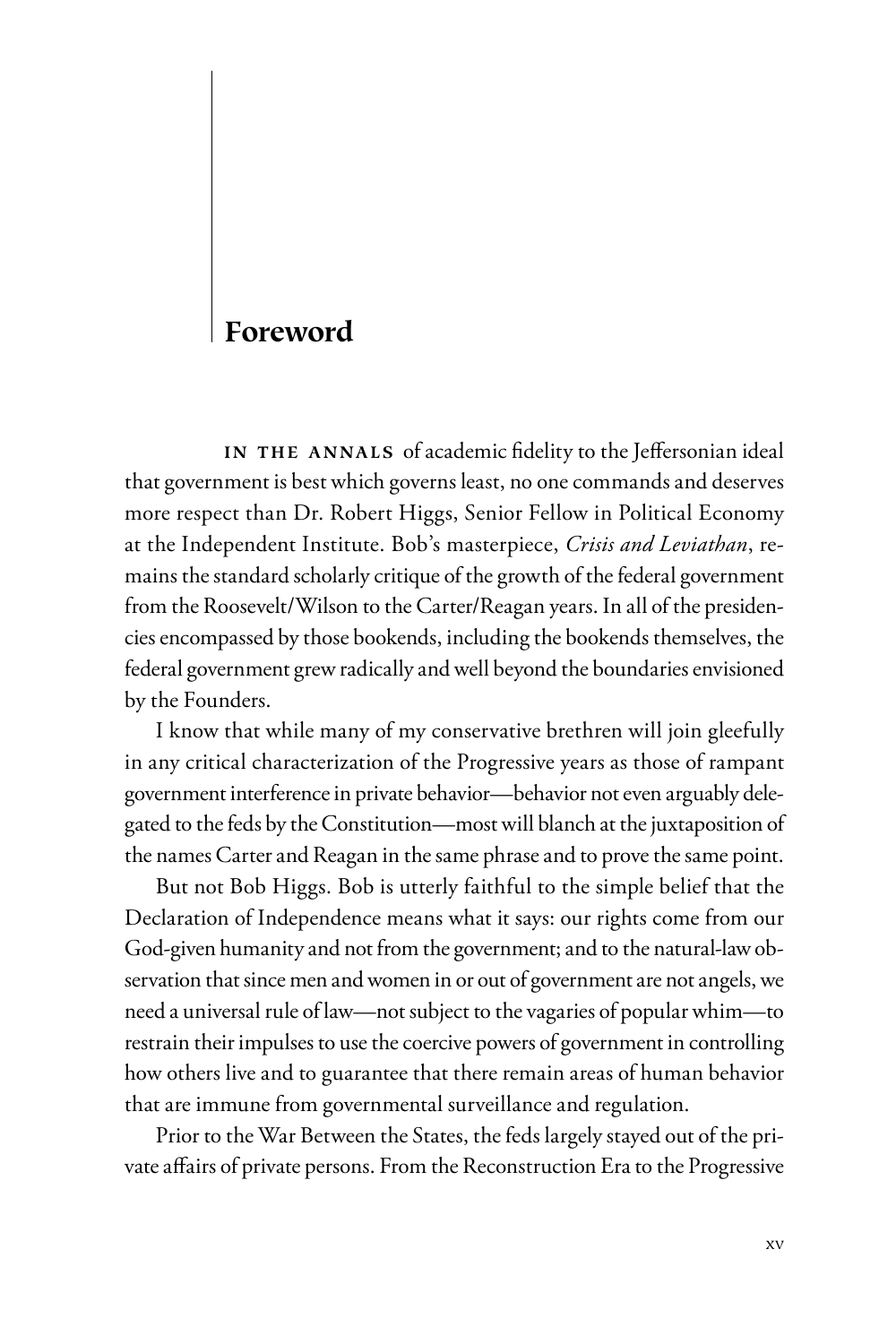Era, the feds moved in and out of private affairs, started printing money legally, taxed personal income, redistributed wealth, regulated private property, engaged in the least moral, least useful, and most catastrophic of modern American wars—World War I—and set the stage for the post-Progressive Era which has brought us the Welfare State, the Warfare State, and the Administrative State.

From the Roosevelt/Wilson years up to the present day, every President, notwithstanding his public utterances and the adulation of his supporters, has held the view that the Constitution unleashes the federal government to use the powers of government, which are not reason but force, to address any need the President and congressional leaders want to address, using any means they choose, subject only to the express prohibitions in the Constitution, and subject, of course, to what they can get away with politically.

In his lectures all over the world and in his scholarly writings, no one has chronicled all this with more intellectual credibility and using more cogent reasoning than Bob Higgs. Indeed, to legal and economic scholars and to historians who challenge the modern-day behemoth in Washington, D.C., Bob's work is the standard against which others should be measured, and one to which we all refer on a regular basis.

Of the three lamentable governmental states that progressivism has brought upon us, the least understood is the Administrative State. It is here—in the darkness of the perpetual bureaucracy that never changes even when different parties control the White House or Congress—that much mischief to liberty and secret lawmaking is done, all well beneath the radar screen. Why is the pressure in your home shower so weak? Why do office chairs—except in the White House—need to have five legs? Why can't the makers of aspirin describe its uses in advertisements? How can a product be lawful, yet its marketing prohibited? Why can't you catch five lobsters from the oceans for your neighbors' use? Surely Congress never debated and legislated on all those things. Surely water pressure and chair legs and lobsters are not areas of regulation delegated by the Constitution to Congress. Well, who did regulate these things, if only Congress can write federal laws? Doesn't the first article of the Constitution begin "All legislative Powers herein granted shall be vested in a Congress . . . "?